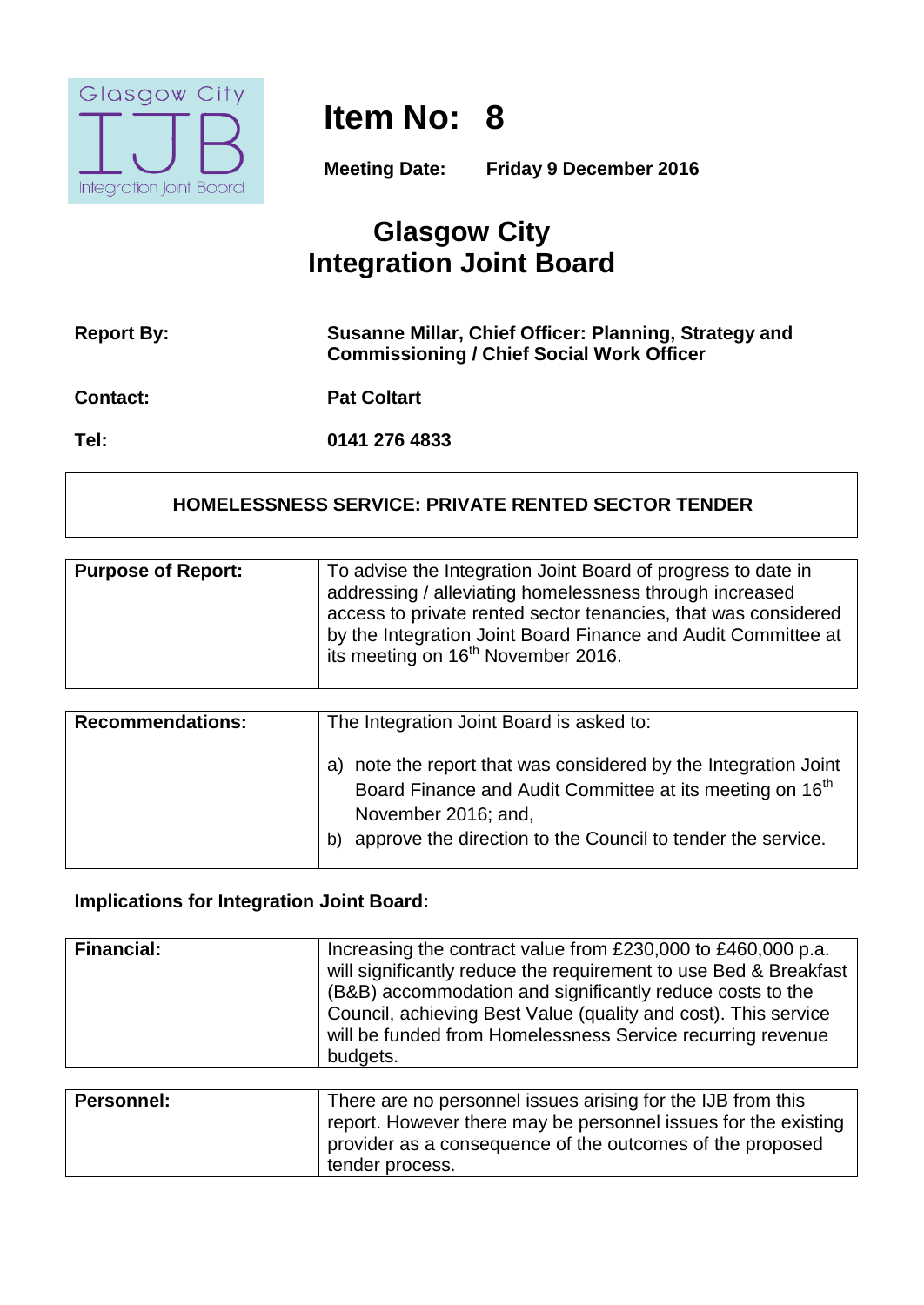| Legal: | If approved, the Director of Governance and Solicitor to the<br>Council will be required to conclude contractual arrangements fo |
|--------|----------------------------------------------------------------------------------------------------------------------------------|
|        | the award of this service.                                                                                                       |

| <b>Economic Impact:</b> | N/A                                                                                                             |
|-------------------------|-----------------------------------------------------------------------------------------------------------------|
|                         |                                                                                                                 |
| <b>Sustainability:</b>  | Funding for this service will be met from Social Work<br>Hamoleconose Cangias requiring revenue budgets for the |

| Thomelessness Service recurring revenue budgets for the |
|---------------------------------------------------------|
| duration of the proposed tender period 3+1+1 years.     |
|                                                         |
|                                                         |

| N/A<br>Sustainable Procurement |  |
|--------------------------------|--|
| and Article 19:                |  |

| <b>Equalities:</b> | This service is available to all service users who have been<br>I assessed as homeless or at risk of becoming homeless |
|--------------------|------------------------------------------------------------------------------------------------------------------------|
|                    | regardless of gender, race, religion or sexuality.                                                                     |

| <b>Risk Implications:</b> | This tender will consolidate and grow access to private rented<br>accommodation for this service user group. The risk of not<br>proceeding is a continued use of inappropriate Bed and<br>Breakfast accommodation at current or increased levels at a |
|---------------------------|-------------------------------------------------------------------------------------------------------------------------------------------------------------------------------------------------------------------------------------------------------|
|                           | significantly higher costs.                                                                                                                                                                                                                           |

| <b>Implications for Glasgow</b> | Improved access to suitable accommodation for people            |
|---------------------------------|-----------------------------------------------------------------|
| <b>City Council:</b>            | experiencing homelessness. The aims of this tender are          |
|                                 | consistent with aims of the Council Strategic Plan, the Glasgow |
|                                 | City Health and Social Care Partnership Strategic Plan (2016-   |
|                                 | 2019), and the Homelessness Strategy (2015-2020).               |

| <b>Implications for NHS</b> | Improved health and well-being for service users, cares and<br><b>Greater Glasgow &amp; Clyde:</b>   patients. Limited, increased demand on HAT and local primary |
|-----------------------------|-------------------------------------------------------------------------------------------------------------------------------------------------------------------|
|                             | health care services.                                                                                                                                             |

| <b>Direction Required to</b>    | Direction to:                                           |  |
|---------------------------------|---------------------------------------------------------|--|
| <b>Council, Health Board or</b> | 1. No Direction Required                                |  |
| <b>Both</b>                     | 2. Glasgow City Council                                 |  |
|                                 | 3. NHS Greater Glasgow & Clyde                          |  |
|                                 | 4. Glasgow City Council and NHS Greater Glasgow & Clyde |  |

#### **1. Purpose**

1.1 To advise the Integration Joint Board of progress to date in addressing / alleviating homelessness through increased access to private rented sector tenancies, that was considered by the Integration Joint Board Finance and Audit Committee at its meeting on 16<sup>th</sup> November 2016.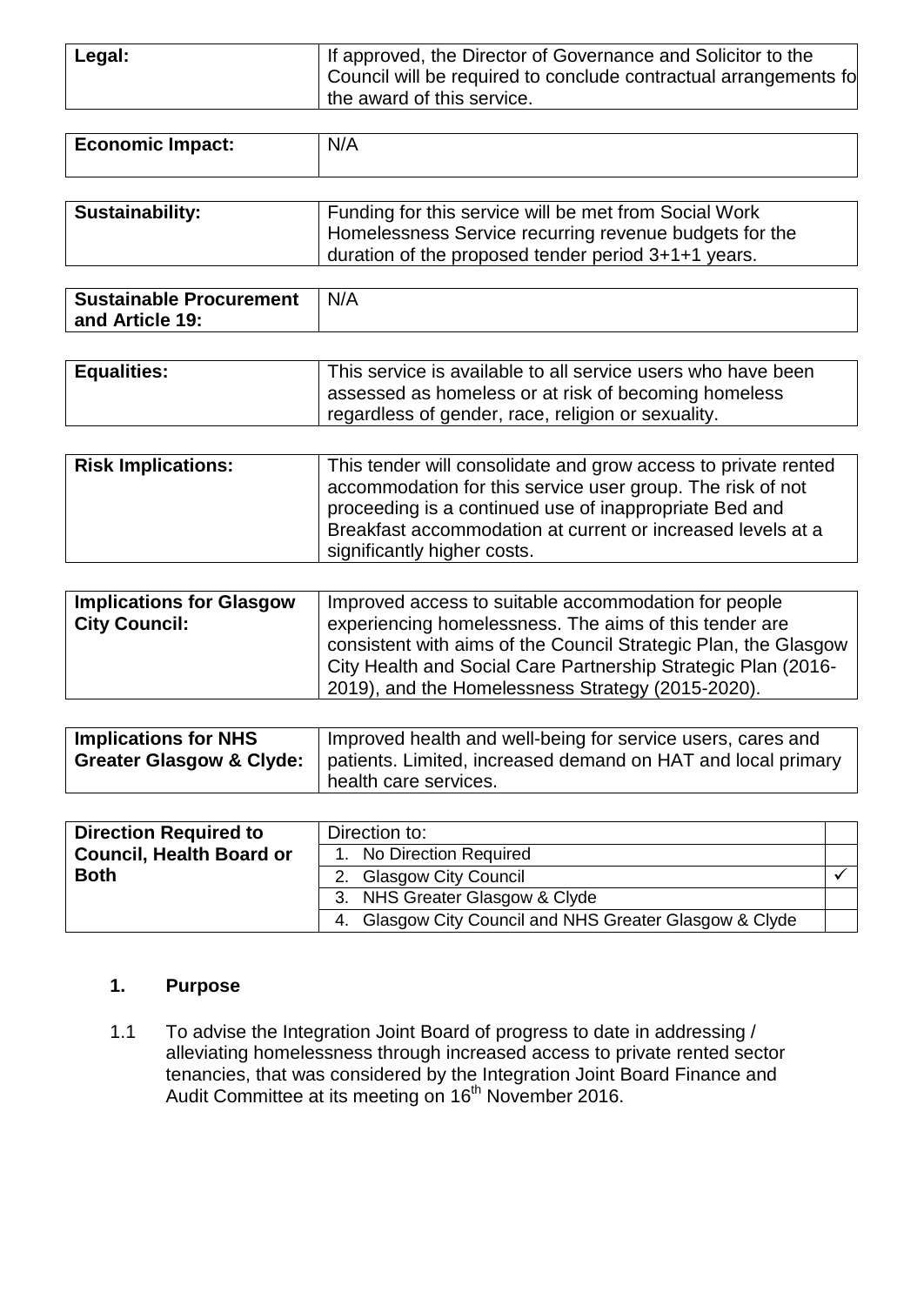#### **2. Background**

- 2.1 In 2012 following an Open Tender process, the Glasgow City Council Executive Committee approved the award of a contract to YPeople for the delivery of a service increasing access to private rented sector tenancies, including a rent deposit scheme for people experiencing homelessness.
- 2.2 The report at the following link <https://www.glasgow.gov.uk/CHttpHandler.ashx?id=35947&p=0> was considered and approved at the Integration Joint Board Finance and Audit Committee on 16<sup>th</sup> November 2016. The report outlines the detail of the service provided by YPeople that has successfully demonstrated that the private rented sector is willing to engage with and support the needs of people experiencing homelessness by providing temporary accommodation to meet a variety of housing needs.

#### **3. Proposal**

- 3.1 As the service has clearly demonstrated that there is market interest and the potential for further growth in this area as outlined in the report to IJB Finance and Audit Committee, it is proposed that the current contract value is increased form £230,000 p.a. to a contract value of £460,000 p.a. This increased cost will be met from mainstream homelessness recurring revenue budgets.
- 3.2 It is proposed that the contract is awarded on 3+1+1 contract duration; contract monitoring will be carried out in compliance with the requirements of the Social Work Contract Management Framework, with a full service review in year 3.
- 3.3 Increasing capacity through the expansion of the Private Rented Sector service will secure more appropriate accommodation for service users at a significantly reduced cost.

#### **4. Recommendations**

- 4.1 The Integration Joint Board is asked to:
	- a) note the report that was considered and approved by the Integration Joint Board Finance and Audit Committee at its meeting on 16<sup>th</sup> November 2016; and;
	- b) approve the direction to the Council to tender the service.